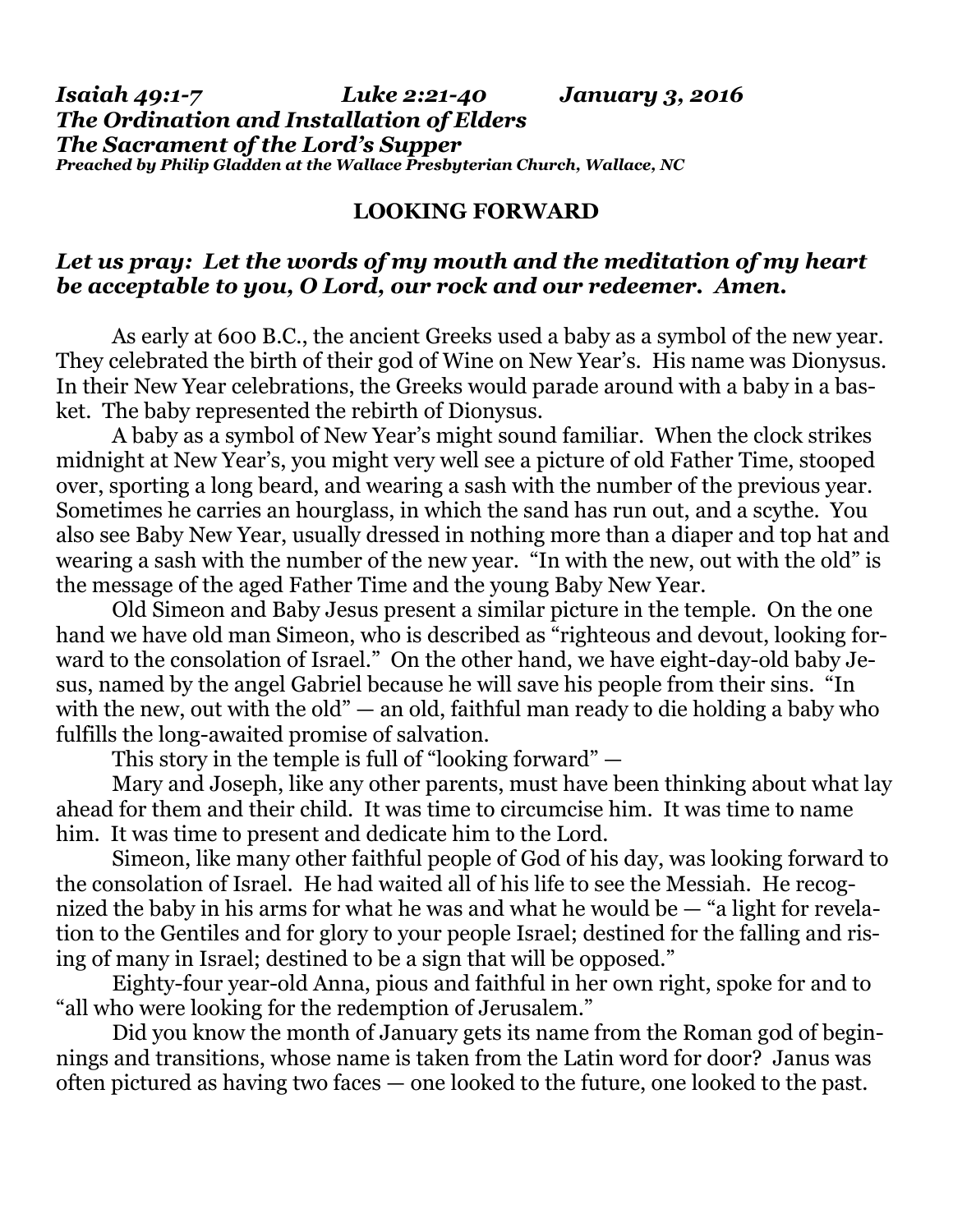Yes, there's a lot of "looking forward" in this story about the baby Jesus in the temple. But the "looking forward" is rooted in the past. Simeon and Anna tell us that — they are steeped in the age-0ld covenant promises of God. In the baby Jesus, Simeon and Anna recognize the new thing God is doing but, as someone has written, "God is doing something new, but it is not really new, because hope is always joined to memory. The new is God's keeping an old promise."1

 On this first Sunday of 2016, we are "looking forward" to the new year and we are marking beginnings and transitions. Today we thank Susie, John, Curt, and Bill for their three years of faithful service as members of the session's Class of 2015. At the same time, we ordain and install Nick, Ann, Nell, Joe, and Susan as members of the session's Class of 2018. The work of the new session will build on the foundations which these faithful elders have laid. More than that, the work of the new session will rest on the memory of what God has done in the past. Our hope and prayer is that we will recognize that the new things God is leading us to do rest on an old promise.

 On this first Sunday of the new quarter, we also come to the Lord's table, which is certainly a place where we look to the past and to the future. We say, "Great is the mystery of the faith: Christ has died, Christ is risen, Christ will come again" — past, present, and future. But, the Lord's supper is no mere memorial meal by which we simply remember a good man who once lived and died, long ago. When we gather at the Lord's table, we are in communion, not only with one another, but with the risen, living Lord, who commissions us to look forward into God's future and who promises, "Remember, I am with you always, to the end of the age." (Matthew 28:20)

 Righteous and devout Simeon is a model for each of us and our church for this new year. How long had he waited to see the Messiah? We're not told an exact amount of time, but it must have been a while. Simeon had prayed for and been looking forward to the consolation of Israel, and you can almost hear the relief and gratitude when he holds the baby in his arms and praises God, "Master, now you are dismissing your servant in peace, according to your word; for my eyes have seen your salvation, which you have prepared in the presence of all peoples." (Luke 2:28-31)

 A couple of Sundays ago, David Sanderson shared Simeon's thoughts in the choir's Christmas cantata, *A Noel Celebration*. David/Simeon said, "I have believed the promise. I have called out to Him, every day, for as long as I can remember, to save us; to send a Savior. I believed the promise. Everything in me knew it the moment I saw Him. This small baby was not what I had expected. He was greater than I had expected. How like our God to bring salvation in such a way! In Him, a light greater than all the darkness. In Him, a promise greater than all the lies. In Him, redemption bigger than all of our shame and pain and sorrow. Sovereign Lord, it is as You have promised."2

 "Sovereign Lord, it is as You have promised." That is what we have to "look forward" to in this new year. We are called to believe the promise, to live and act accordingly, and to trust in the new things God is doing among us, the new things that are actually God keeping an old promise.